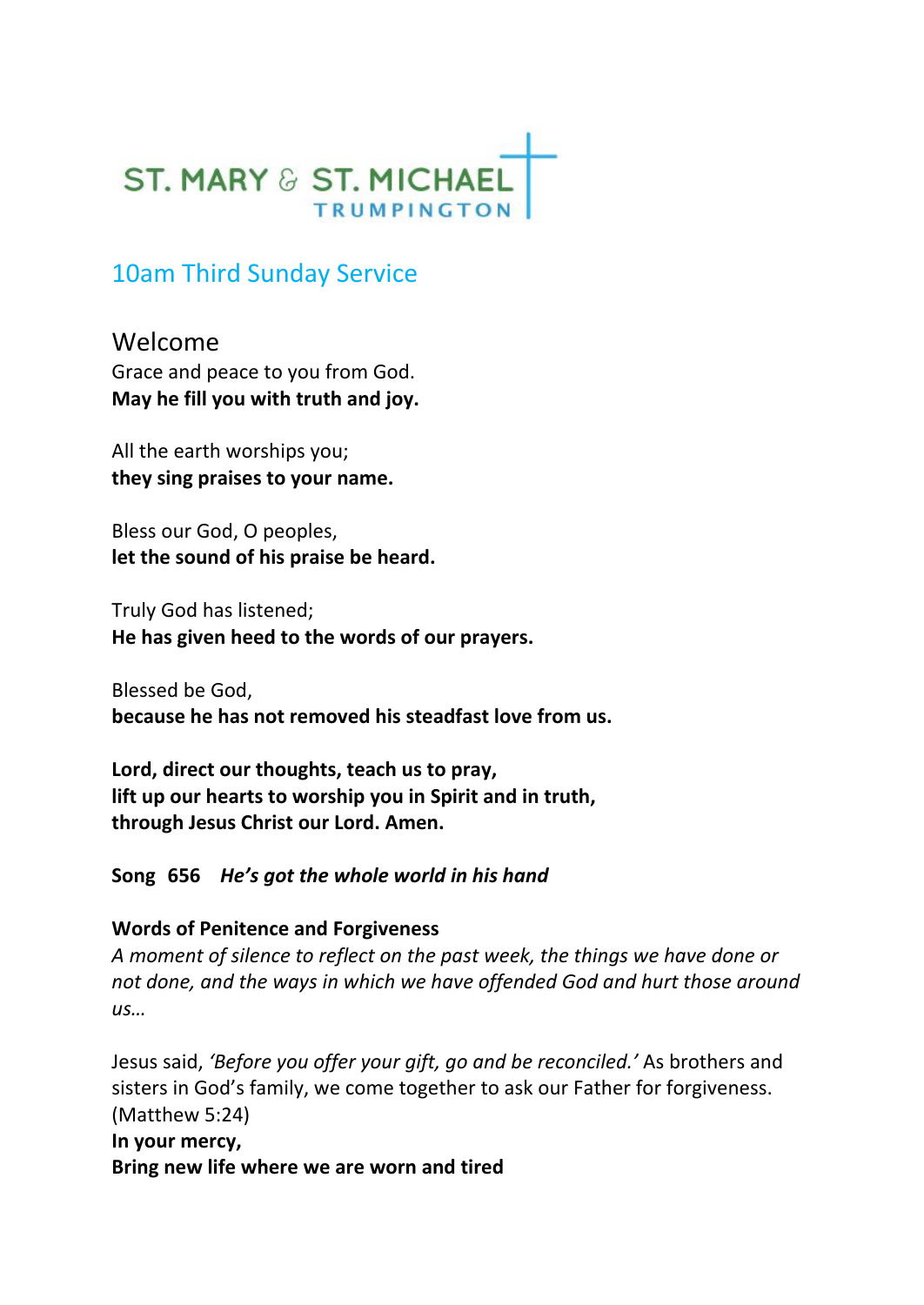**Bring new love where we are hard hearted Bring forgiveness where we have wounded and we feel hurt Bring the joy and freedom of your Spirit where we are the prisoners of ourselves.** 

To all and to each where regret is real, God pronounces pardon and grants us the opportunity to begin again. Restore to us the joy of your salvation, and sustain in us a willing spirit. **Amen.** 

**Collect**

**Bible Reading 1 Kings 19: 1-18**

**Hymn 604** *Brother, sister, let me serve you*

**Exploration of the theme: Elijah has had enough! 1 Kings 19: 1-18 – Refreshment, Encouragement, Listening.**

**Talk – from the lectern, please stay seated.**

**Outside the North Chapel under Roger de Trumpington:** A listening game with short sentences. Listen carefully to what the person sitting next to you whispers so you can pass the message on. Elijah heard God in the quiet. This game reminds us that to hear God in prayer we sometimes have to be quiet and concentrate.

#### **North Chapel - Refreshments**

**Prayerful reflection in the Chancel:** This is a quiet space to think and pray with the images and text provided.

#### **South Chapel**

Create a box of encouragement to give to someone who needs to be encouraged. Write a message on a card to put in the box and make some paper flowers. God looked after Elijah when he was tired and in a difficult place. While you are doing this activity give thanks to God for the people who look after you.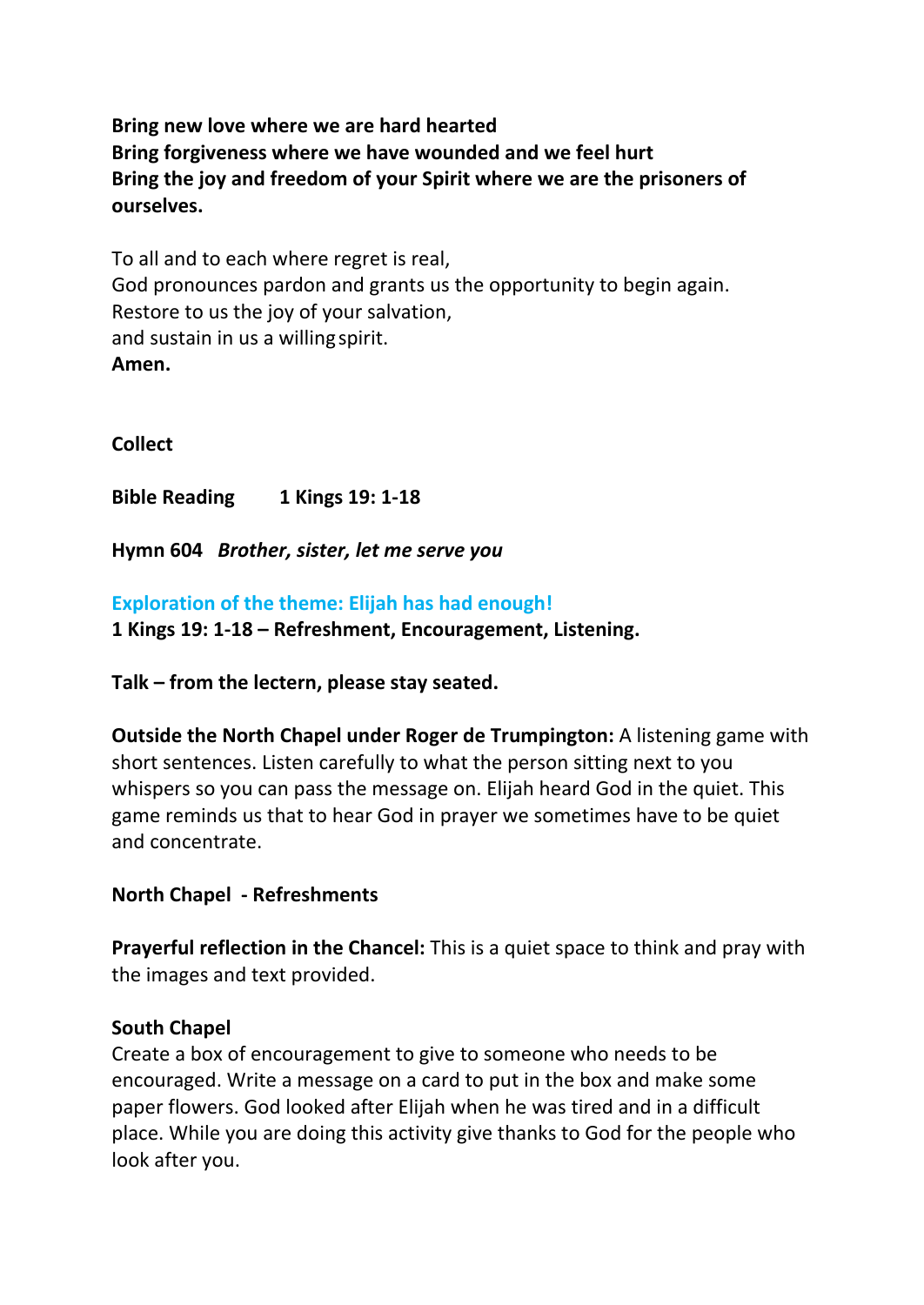*After about 20 minutes we come back together to share what we have learned and made.* 

## **The Peace**

The Peace of the Lord be with you **And also with you.** 

We offer one another a sign of peace and afterwards sing **845,** *The peace of the earth be with you*

**Prayer for ourselves and others, concluding with…**

**The Lord's Prayer** 

**Our Father in heaven hallowed be your name. Your kingdom come, Your will be done on earth as in heaven. Give us today our daily bread, and forgive us our sins as we forgive those who sin against us. Lead us not into temptation but deliver us from evil. For the kingdom, the power and the glory are yours, now and for ever. Amen** 

## **Affirmation of faith**

We stand and say together:

**We believe and trust in God the Father, source of all being and life, the one for whom we exist.** 

**We believe and trust in God the Son who took our human nature, died for us and rose again.** 

**We believe and trust in God the Holy Spirit who gives life to the people of God and makes Christ known in the world.**